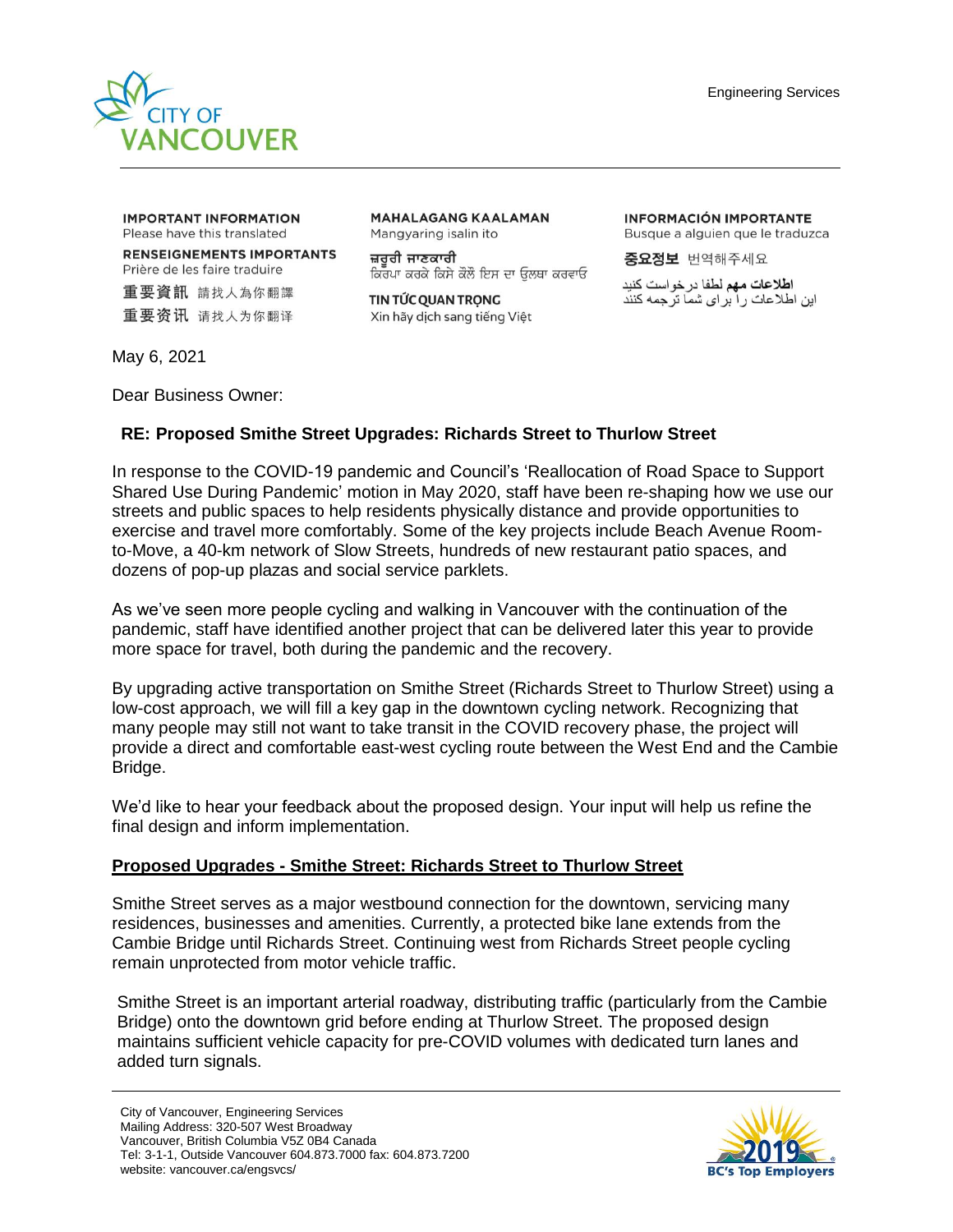Additionally, the proposed design will:

- Provide a bi-directional protected bike lane and
- Improve intersections, reduce conflicts, and create a more predictable street for everyone.

See Figure 1 on page 3 for a general cross-section street view of the proposed upgrades.

#### **Smithe Street Upgrades – Background**

To make cycling more comfortable, the City of Vancouver continues to develop an All Ages and Abilities (AAA) network throughout the city. An extension of the Smithe Street protected bike lane would close a gap in our downtown AAA network, by connecting the Haro Street local street bikeway, which ends at Thurlow Street, and the Hornby Street and Richards Street protected bike lanes.

We've been hearing feedback about this gap over a number of years and during seven related project engagements since 2016. This project also supports the Climate Emergency Action Plan's target of ensuring two-thirds of trips in the city be by active transportation and transit by 2030.

#### **Next Steps**

Please review additional details about the project on the Smithe Street Upgrades webpage: **vancouver.ca/smithe-street-upgrades**. Please fill out a feedback survey online by **June 7, 2021** and share your thoughts.

Your input will help us make adjustments to the design and inform implementation. Staff are aware of nearby construction projects and are coordinating and phasing the work to minimize impacts.

#### *For businesses:*

We want to better understand how local businesses use Smithe Street to make sure the proposed changes accommodate business access needs. If you are a business owner or representative and would like to meet with staff to discuss how the proposed design affects your business or property, please email our team**.** Please provide your building's address, your representative role, and a phone number where you can be contacted. Staff will follow up with you in the coming weeks to arrange a virtual meeting with you and your group.

Any questions or comments related to the Smithe Street Upgrades, please contact our team by:

- o By e-mailing [smithestreetupgrades@vancouver.ca](mailto:smithestreetupgrades@vancouver.ca)
- o Through online services in the VanConnect app
- o By calling 3-1-1

Sincerely, Engineering Services City of Vancouver